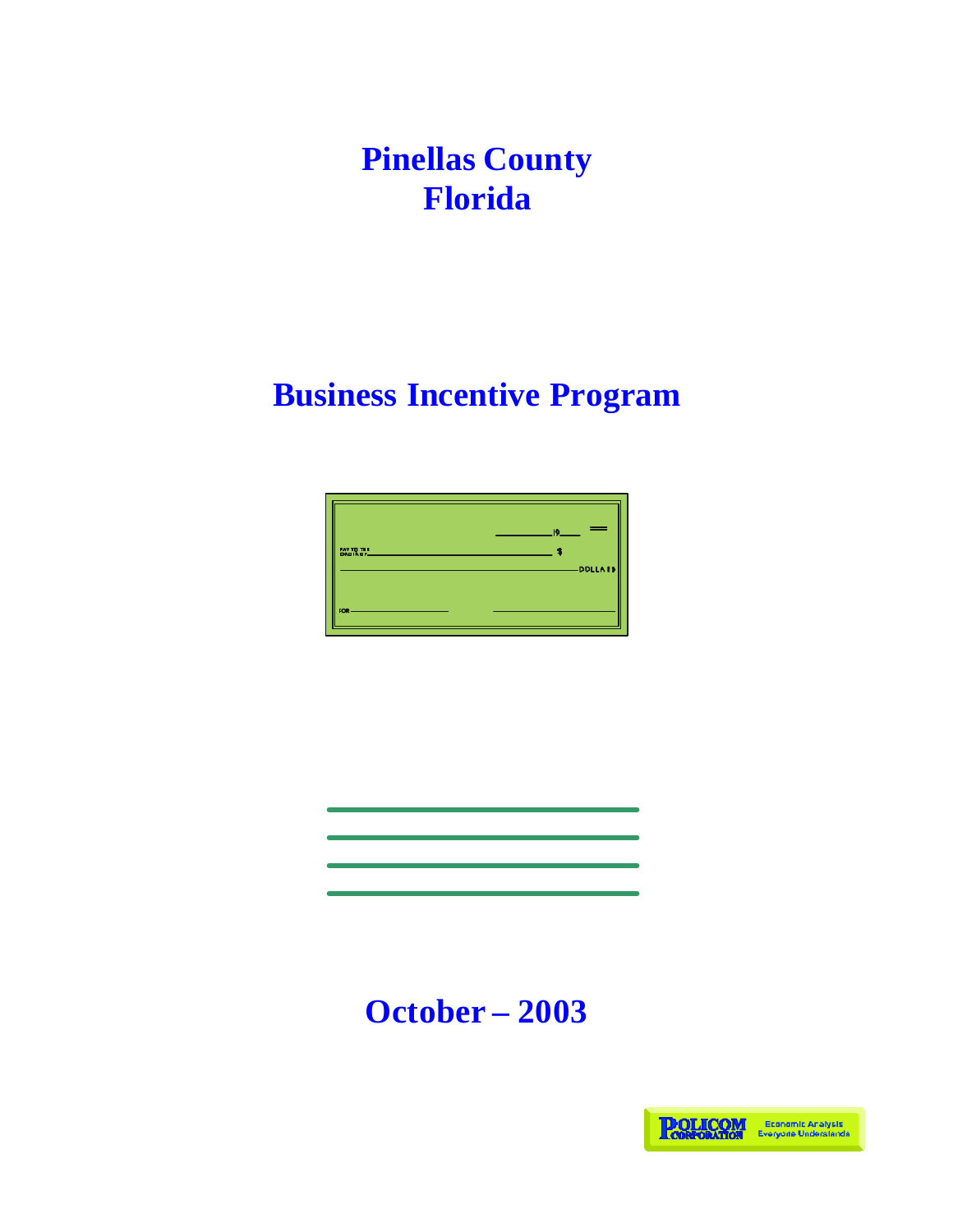## **Business Incentive Program**

### **Pinellas County, Florida**

**Prepared for the**

**Pinellas County Planning Council**

**October - 2003**

**Prepared by**

**William H. Fruth POLICOM Corporation**

**2740 SW Martin Downs Blvd #279 Palm City, FL 34990 772-781-5559 www.policom.com**

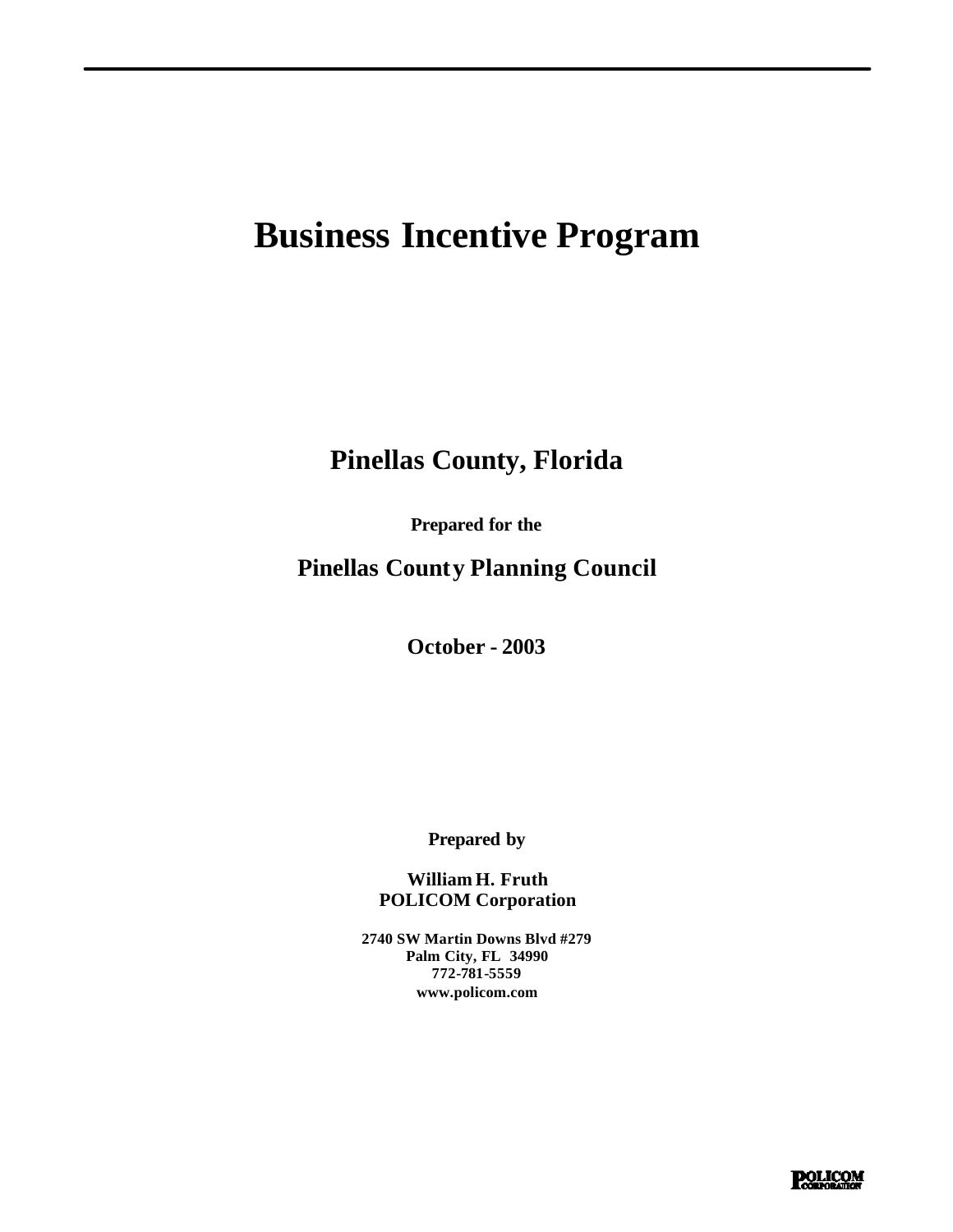### *Table of Contents*

| Introduction                                   | Page 1  |
|------------------------------------------------|---------|
| Nature of Business Incentives                  | Page 2  |
| <b>Tax Abatement</b>                           | Page 3  |
| Low Interest Loans                             | Page 4  |
| <b>Grants or Gifts</b>                         | Page 5  |
| <b>Regulatory Relief</b>                       | Page 6  |
| Importance of Incentives to Businesses         | Page 7  |
| Why Do Communities Offer Incentives            | Page 8  |
| <b>Should Pinellas County Offer Incentives</b> | Page 10 |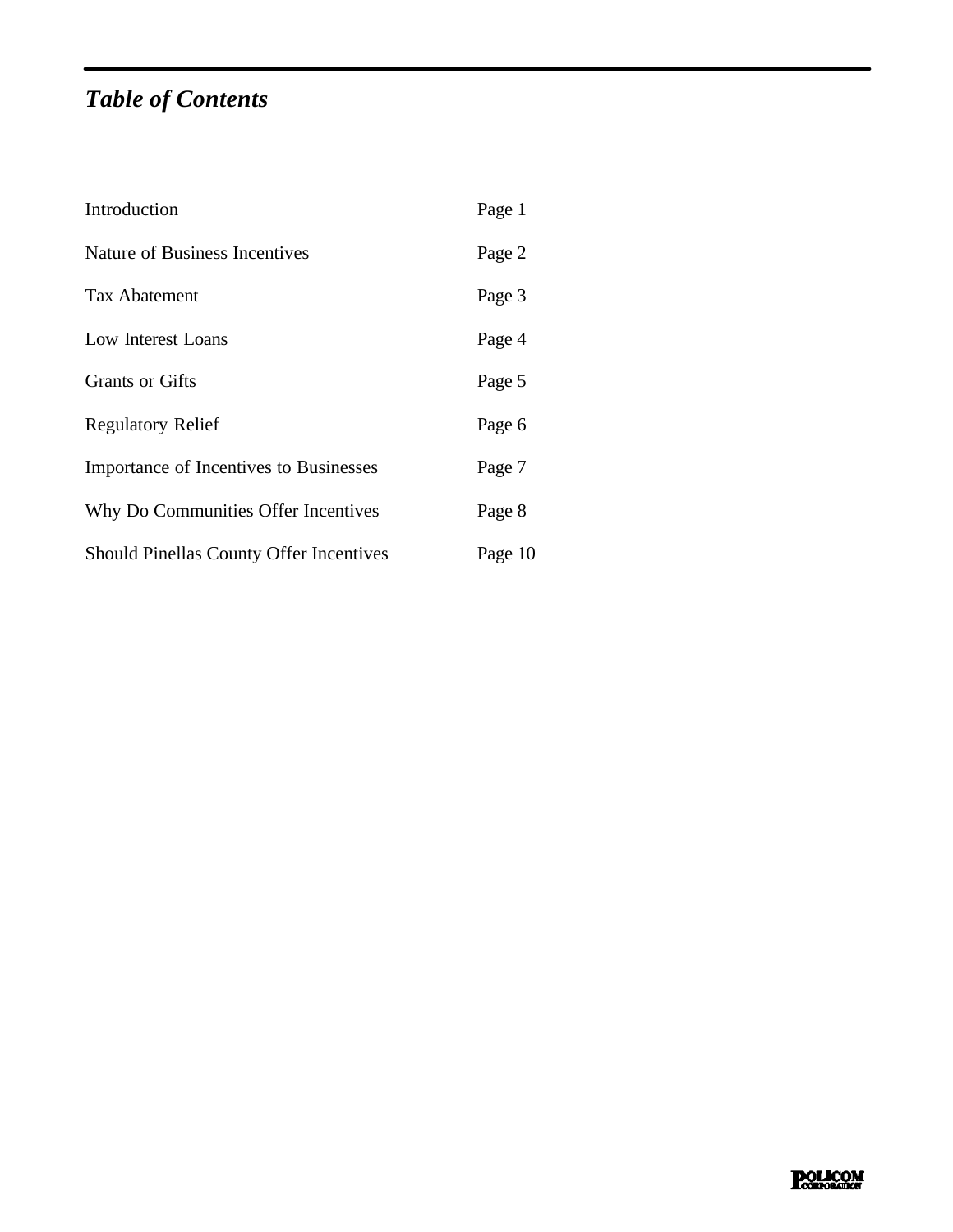#### *Introduction*

The Pinellas County Planning Council, in cooperation with the Pinellas County Board of Commissioners, is creating a plan to maintain and enhance the Pinellas County economy and the standard of living for the residents.

In conjunction with this effort, POLICOM Corporation has prepared the following studies:

- 1. "*Economic Impact of Reaching Physical Build-Out on the Pinellas County Economy*" which determined the overall size and quality of the economy will decline after the area absorbs the existing "Greenfield" industrial property. An important component of the plan being developed by the Planning Council is to find means to redevelop areas of the county to create more industrial property to prevent this from happening.
- 2. "*Historical, Comparative Economic Analysis of Pinellas County*" which describes the components and the comparative history of the economic growth of the county .
- 3. Utilizing the information in the *Historical, Comparative Study*, POLICOM Corporation created an "*Economic Development Goal Setting Study"* which provides economic projections for the county. It also provided an economic goal for the future, relative to the size and the quality of the economy. In order to reach the goal, annual milestones for the number and type of new primary industry jobs were created. If the area is able to meet the annual milestones, the goal should be achieved. As an example, the county needs to have a net gain of 2,449 primary jobs which pay a wage of \$45,745 in 2004.
- 4. It will be the responsibility of the Pinellas County Office of Economic Development and all the other economic development organizations in the county to conduct a vigorous economic development program in order to achieve the milestones. There are three basic activities regarding economic development: 1) Existing Industry Program, 2) Recruitment Program, and 3) a Start-Up Program. One of the key elements of a Recruitment Program is to focus upon "primary" businesses which will most likely move to Pinellas County and pay a wage which will meet the annual milestones. To assist in determining these sectors, POLICOM created a "*Target Industry Study*<sup>*"*</sup> which identifies, to the 6-digit NAICS code, specific sub-sectors which are growing, will be able to utilize the assets of the area, and will likely pay a wage at or above that determined by the annual milestones.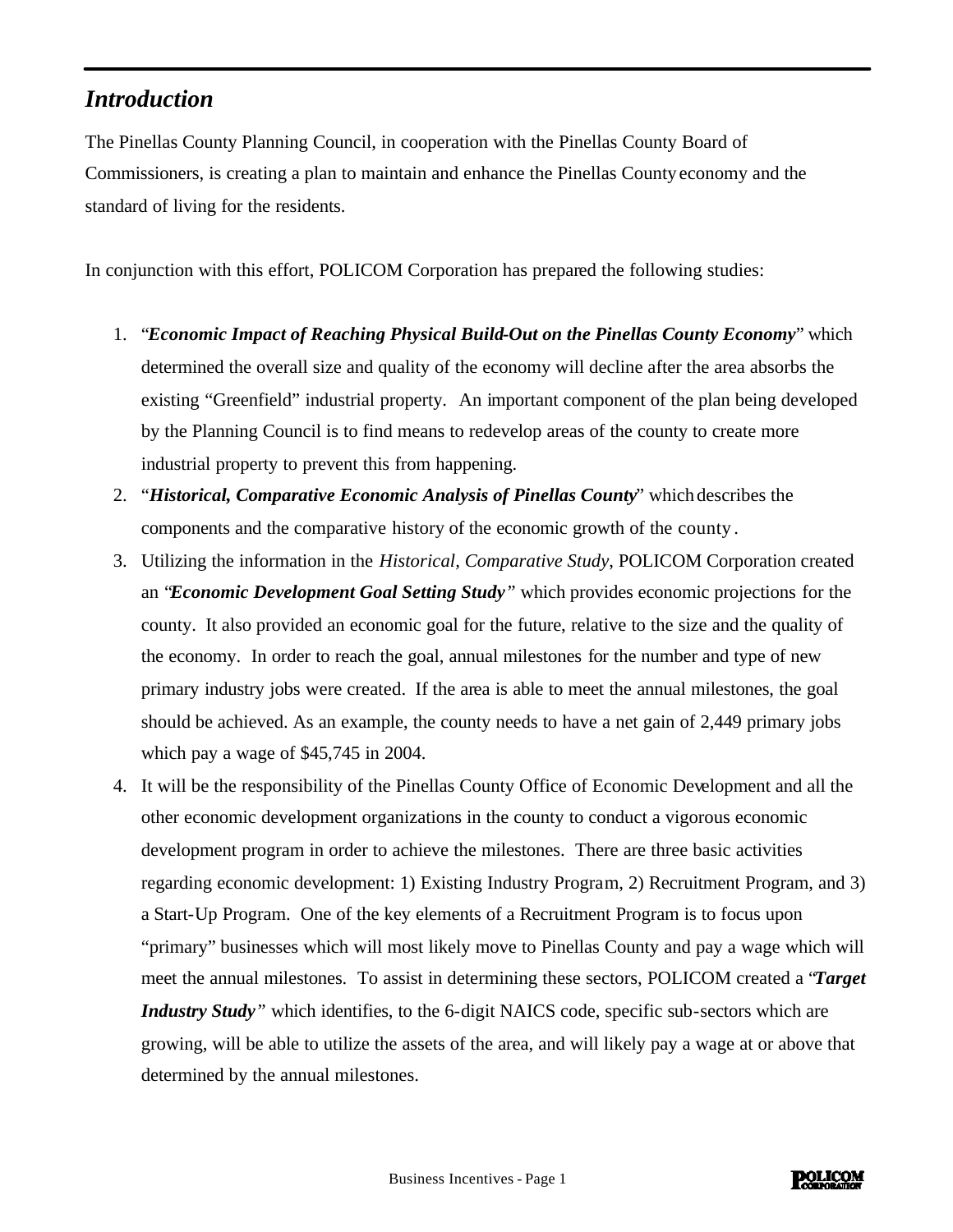### An example of a specific target sub sector is: **NAICS Code 334516 - Analytical Laboratory Instrument Manufacturing**

This U.S. industry comprises establishments primarily engaged in manufacturing instruments and instrumentation systems for laboratory analysis of the chemical or physical composition or concentration of samples of solid, fluid, gaseous, or composite material.

In 2001 the average wage paid in this sub sector was \$64,600 and employment has been growing approximately 2% per year for the last ten years.

Nationally, there are thousands of economic development organizations all attempting to improve the condition of their local economies. Never in our history has there been such an effort. Competition for a limited number of expanding or relocating "contributory" businesses is extremely fierce. Community leaders have learned how important these wealth generating companies are to the quality of life and standard of living for their local residents.

As a result, over the last fifteen to twenty years, the amount and type of business incentives being offered to companies by communities and states has ballooned to billions of dollars annually.

The purpose of this paper is to make recommendations to Pinellas County regarding whether to offer financial incentives to businesses as part of its economic development program.

#### *Nature of Business Incentives*

For the purpose of this paper, a "business incentive" is a financial benefit, which reduces the initial, short term, or long-term costs of a private company offered by a community as an inducement to remain in, expand in, or locate to an area.

There are basically four different types of incentives, which are offered to businesses by communities. These include:

- 1) Tax Abatement
- 2) Low Interest Loans
- 3) Grants or Gifts

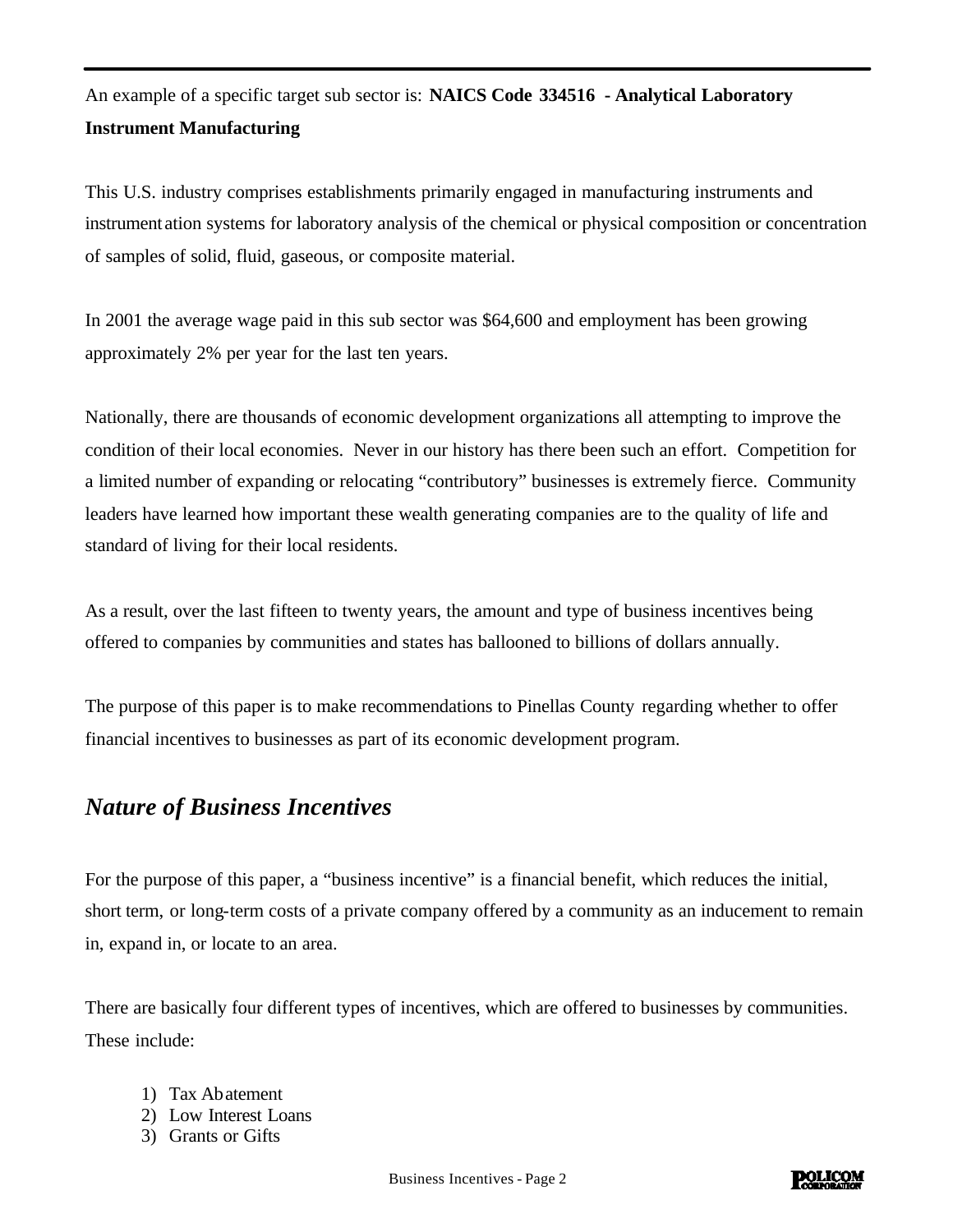4) Regulatory Relief

#### *Tax Abatement*

Some communities reduce or eliminate completely taxes levied by the community as an incentive or inducement for a company to locate or expand in the area. The abatement of the tax might be permanent or for a limited number of years.

One of the most popular business incentives, tax abatement can cost a local community no tax money and at the same time provide a monetary benefit to a company.

Some communities abate all of the taxes available for reduction, as the benefit of the project outweighs the loss of tax revenue. Other areas discount the amount of "new taxes" created by a project, so there is no loss of revenue to the local government as a result of the abatement.

As an example, if a new factory is to be constructed, taxes on the value of the new building might be abated while the taxes on the existing land might not be reduced. If a company constructs a facility on a piece of land which presently yields \$10,000 in property taxes and, as a result of the construction of the building, would yield \$50,000 in taxes, the community might abate only the "new tax" portion (\$40,000).

Abatement might be permanent or for a specific number of years. The above "new tax" portion might be abated for just ten years, after which the company would pay the normal tax. The abatement might also be "phased." Over a ten-year period, the abatement might begin at 100% of the tax, but be reduced to 90%, 80%, 70% and so forth over a ten-year period.

The legal ability of an area to abate local taxes might also be limited. While in many areas, the county government leads the way in tax abatement, it many times can only affect a small portion of the local taxes. As an example, for most places in the United States, local schools are supported by property taxes. The school tax oftentimes comprises the largest portion of the overall property taxes levied. Most of the time, the county government cannot abate the school tax portion.

Many other local taxes are mandated by the state government and there is no provision in the law to abate or reduce these taxes unless specifically provided by the state legislature.

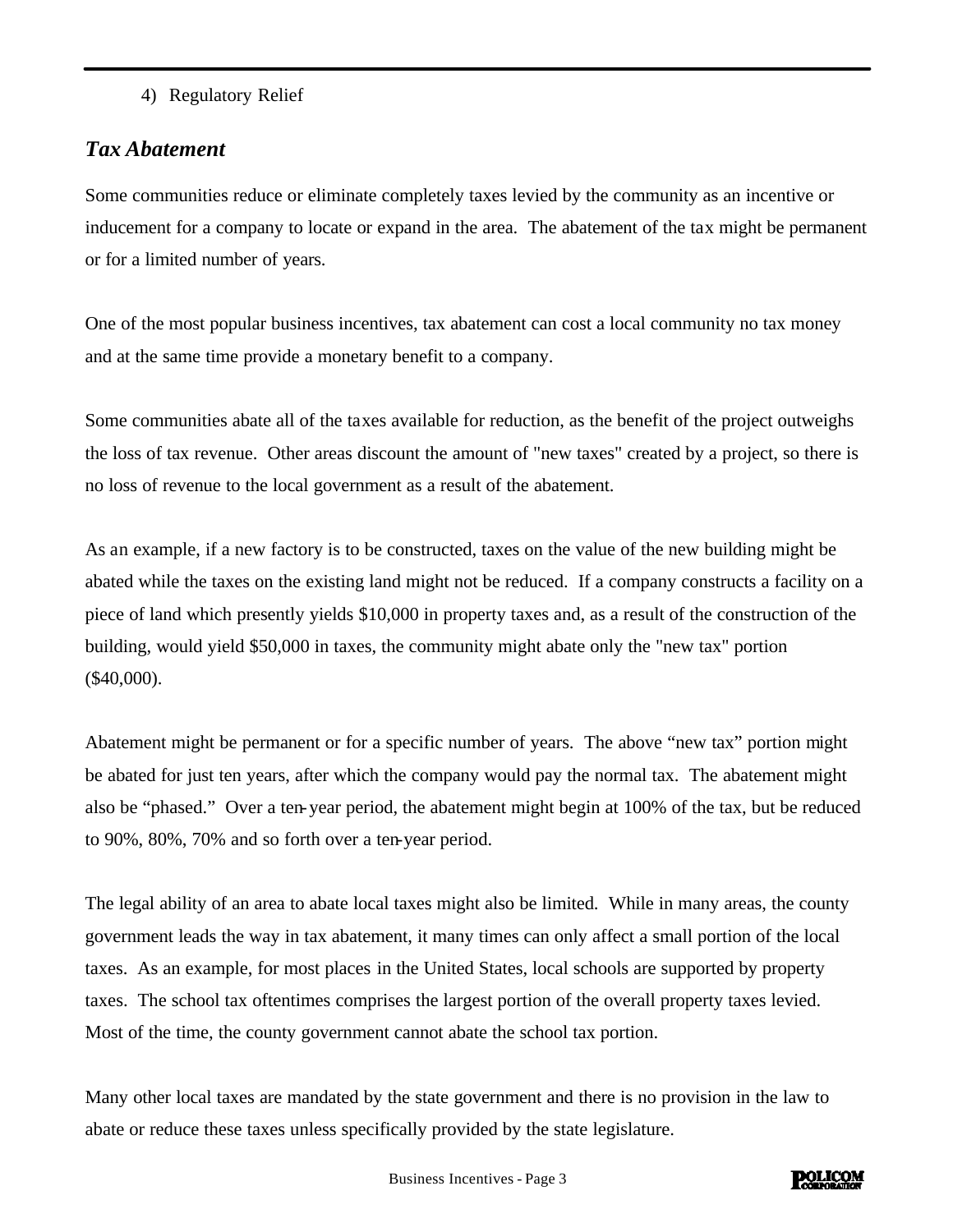#### *Low Interest Loans*

Many communities have established revolving loan funds to assist in reducing the costs or expediting the process of a company's relocation or expansion.

Low interest loans can be granted for many reasons based upon the needs of the company. Sometimes the loan is used to close a "gap" in the amount a private lender is willing to loan to a company for a project and what is actually needed by the company. As an example, if a company needs \$2,000,000 to be fully operational in a community but its lender will only provide \$1,500,000, the community loan fund might provide the additional \$500,000 and accept a subordinated position to original lender.

Money may also be loaned by the community for items, which would not otherwise be considered by a private lender, such as moving expenses for equipment or environmental mitigation required by government.

Additionally, a community may loan money to a business, which is considered a poor credit risk by private lenders. In such cases, the community weighs the risk of default against the short and long-term benefit the company will provide to the community.

A community may loan a company the full amount of the cost of a project at an interest rate considerably less than a private lender as an incentive. Loans for 1% interest are not uncommon.

The original funding for a loan pool comes from a plethora of sources such as the general fund of the local governments, Federal revenue sharing, community development block grants, or from contributions from local private sector businesses interested in economic growth.

By creating a revolving loan pool, communities have this incentive available for many years. As the loan is paid back to the community, it can be "re-loaned" to another company. By adding to its loan fund a little bit each year, a community can build a fund or bank from which it can make several loans to desirable companies.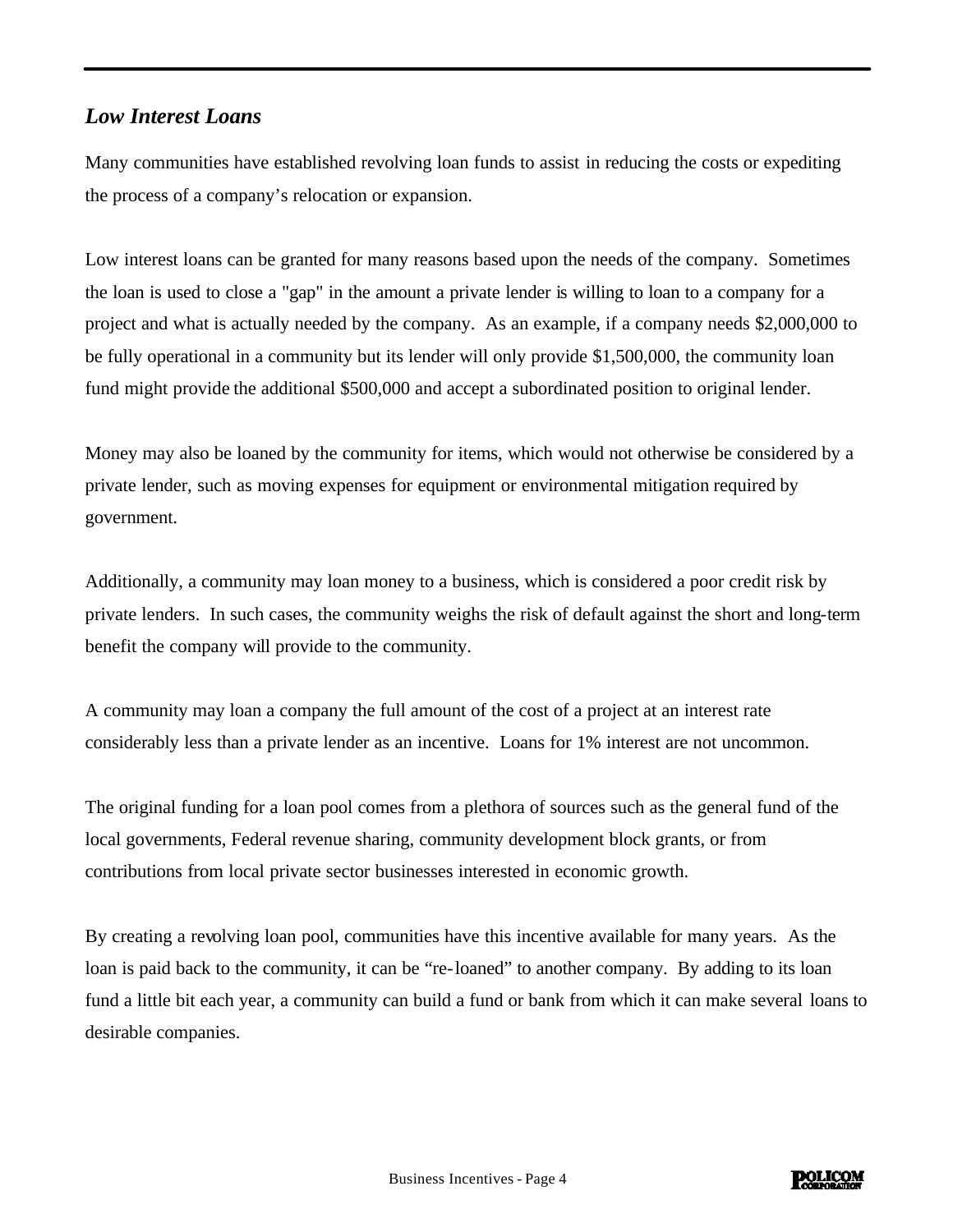#### *Grants or Gifts*

The ultimate business incentive, direct cash gifts or grants given to companies as an inducement to locate or expand in a community are growing in frequency and importance.

Differing significantly from a low interest loan, a direct cash gift is in essence an investment by the community with the financial return being measured by the social and/or financial benefit to the community over the long or short term, as a result of the presence of the company.

The "return" might be increased tax revenue via property and income taxes. Additionally, the new jobs created contribute to the overall economy of the area and many times help to mitigate socio-economic problems in the area.

In order to qualify for a direct grant, companies many times must meet strict employment and wage level criteria. Formulas are created which establish the amount and distribution of cash grants.

As an example, a community may offer \$1,000 per new job created which pays 125% of the average annual wage in the area. The distribution of the funds might come over a multi-year period, such as \$200 per job per year for five years.

Each year employment records are audited by the community and disbursement is made after employment and earnings levels are verified.

A unique twist on a "cash grant" program is a "dollar a year" lease of a community owned facility to a company. The "no rent" program is made to a company as long as certain employment and wage levels are maintained. If the company falls short of established criteria, it might be charged "market" rent for that portion of employment or earnings, which did not meet the standards in the agreement.

Additionally, the type of industry also helps to determine the qualification for a gift. Most areas limit cash grants to "primary" or contributory industries, those, which import money to the area.

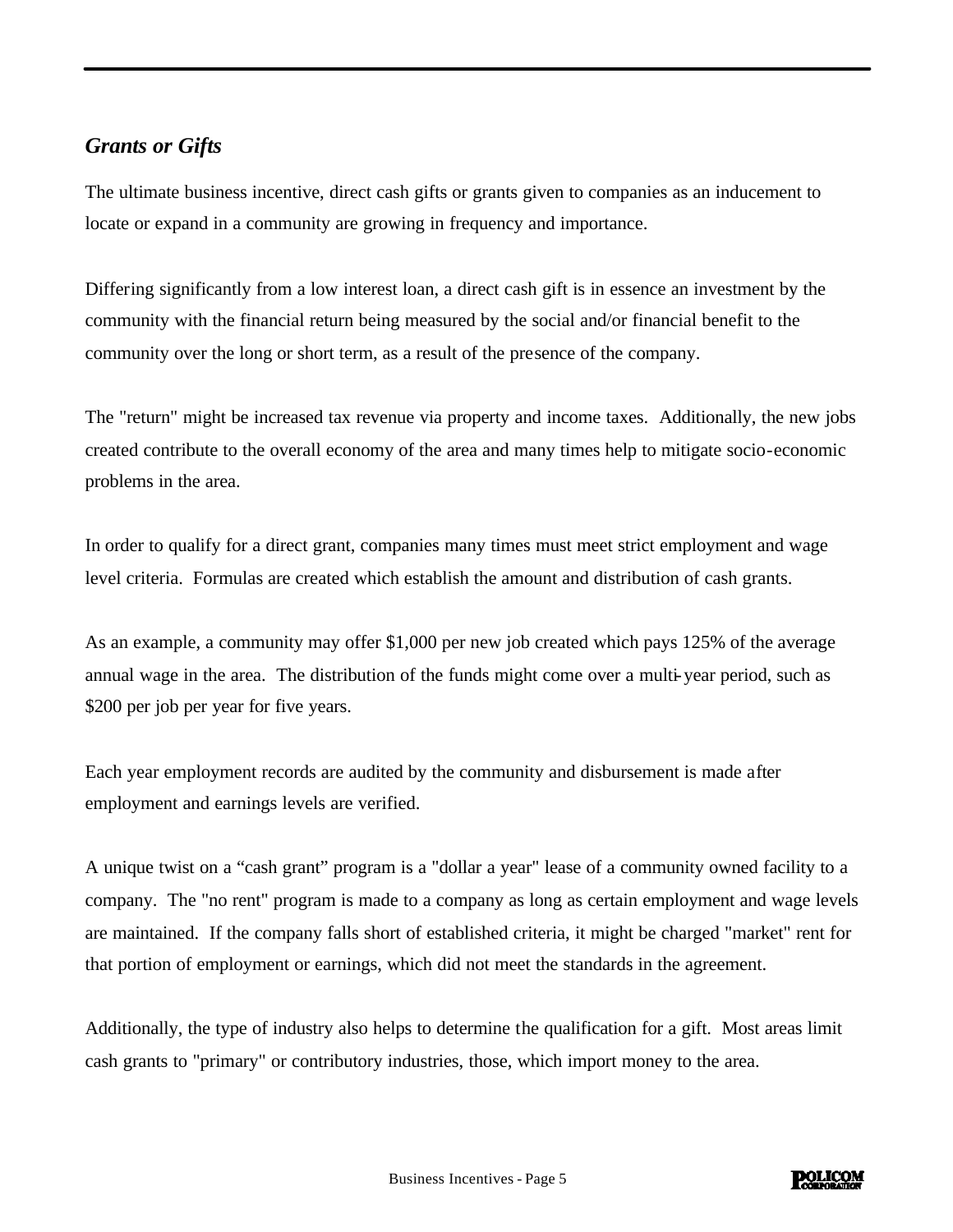It is extremely rare a grant is given to a consumptive industry, such as a retail store, unless it is part of a community redevelopment program designed to cure economic blight within a specific geographic pocket in a community.

Cash grants or gifts as an incentive are not as frequent as low interest loans, but have grown significantly in popularity over the last several years.

#### *Regulatory Relief*

In order to limit or control population growth and residential and commercial development, some communities in the United States have adopted rigorous land development regulations. The regulations are designed to cause land development to occur in a manner and under a time table directed by a growth management plan. Most plans feature extensive reviews of projects and require significant fees prior to approval.

The merits of such plans will not be discussed here, but the impact upon economic development can be significant. While the plans are typically specifically designed to control residential and commercial development, they usually affect industrial type projects as well.

Due to world wide competition, the time necessary for a business to get established in a facility many times is one of the most important concerns of a company. Areas with laborious, time consuming, and expensive review procedures are shunned by these enterprises and not considered during the community selection process.

As a result, many communities have created procedures for "fast-tracking" the development review process for qualified companies. These procedures can include truncating the review time for the site plan and building permit, the waiver of fees, and adjustments to building requirements which are not necessary for a "contributory" business.

As an example, procedures for site plan approval of a normal project might require a series of reviews and hearings which require 90 to 180 days in the community. Under fast tracking, this period of time can be shortened to 30 days or even a week.

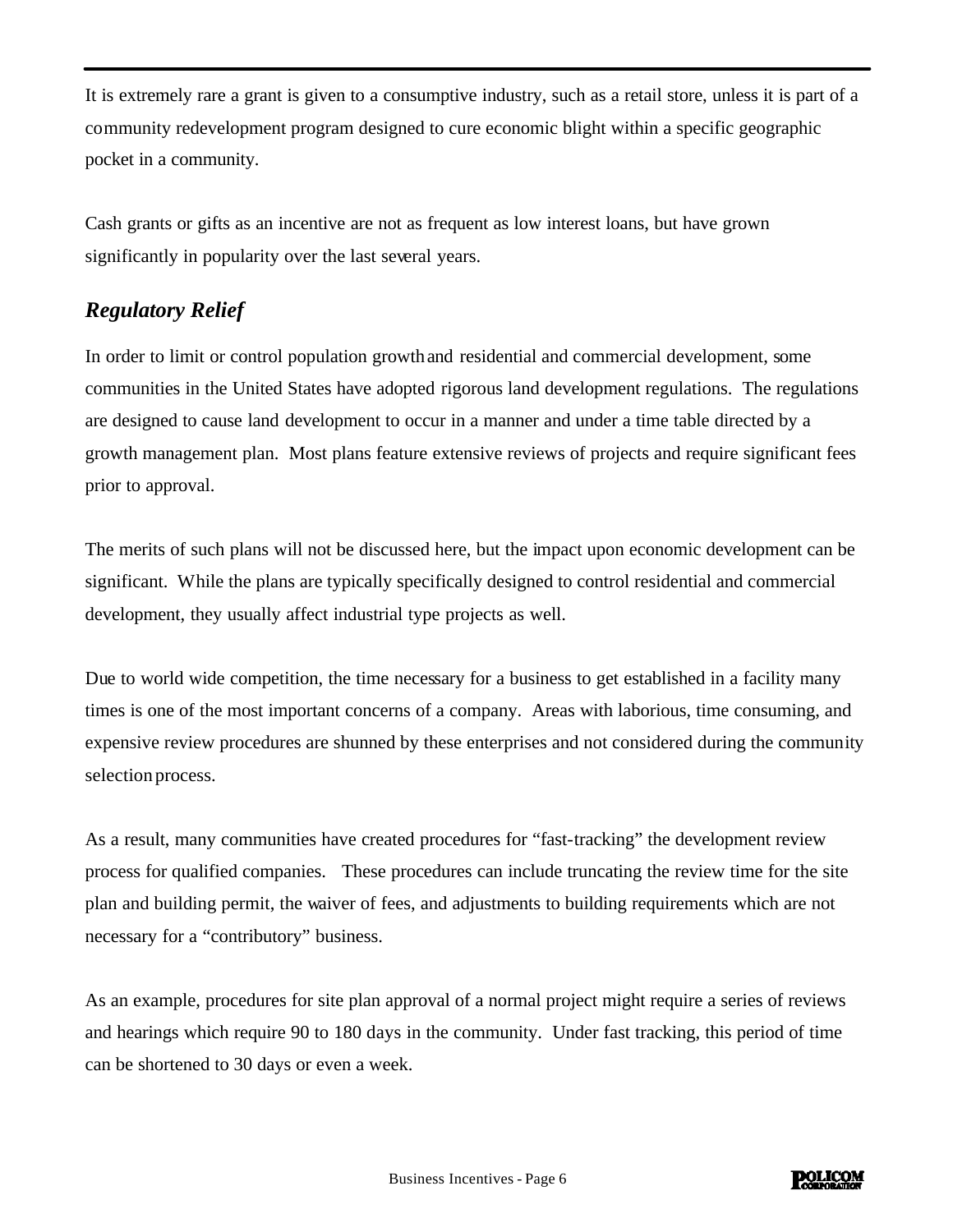Fees for a normal project, such as building permit application or traffic impacts, can total thousands of dollars, which, as an incentive, can be waved for a special project.

Even the waiver of certain land development requirements can assist a company. As an example, the area's regulations might require a parking stall to be 10' wide. This width was determined by land planners as desirable for the consumer visiting a retail store at a shopping mall. However, for a production facility to which only the employees of the company travel, such a wide parking stall is not necessary. Reducing the width from 10' to 9' enables 10% more parking spaces on a parcel of land, reducing the amount of land necessary for the project, and thus the cost to the company.

#### *Importance of Incentives to Businesses*

From these four core incentives, a plethora of incentive pages are offered by communities. In April of 2001, POLICOM Corporation conducted a nationwide *Business Incentives Survey* which identified what was being offered on a local basis as an inducement for primary businesses to expand in or locate to an area. More than ten percent of the counties in the United States participated in the survey.<sup>1</sup>

The results of the survey showed virtually every county offered some type of incentive. The most frequent incentive was the abatement of locally levied real property taxes and the issuance of Industrial Development Revenue Bonds.

However, the most important incentives offered, those which had the greatest impact, were discounting the price of land for a community owned industrial park and paying for worker training.

The type of incentive offered to a company varies according to the company's needs. As an example, a semiconductor manufacturer invests hundreds of millions of dollars in its facility. For a company like this, abatement of real and personal property taxes is important.

For a company which needs a simple shell facility, but a skilled workforce which does not presently exist in a community, community sponsored worker training might be the most important incentive a community can offer.

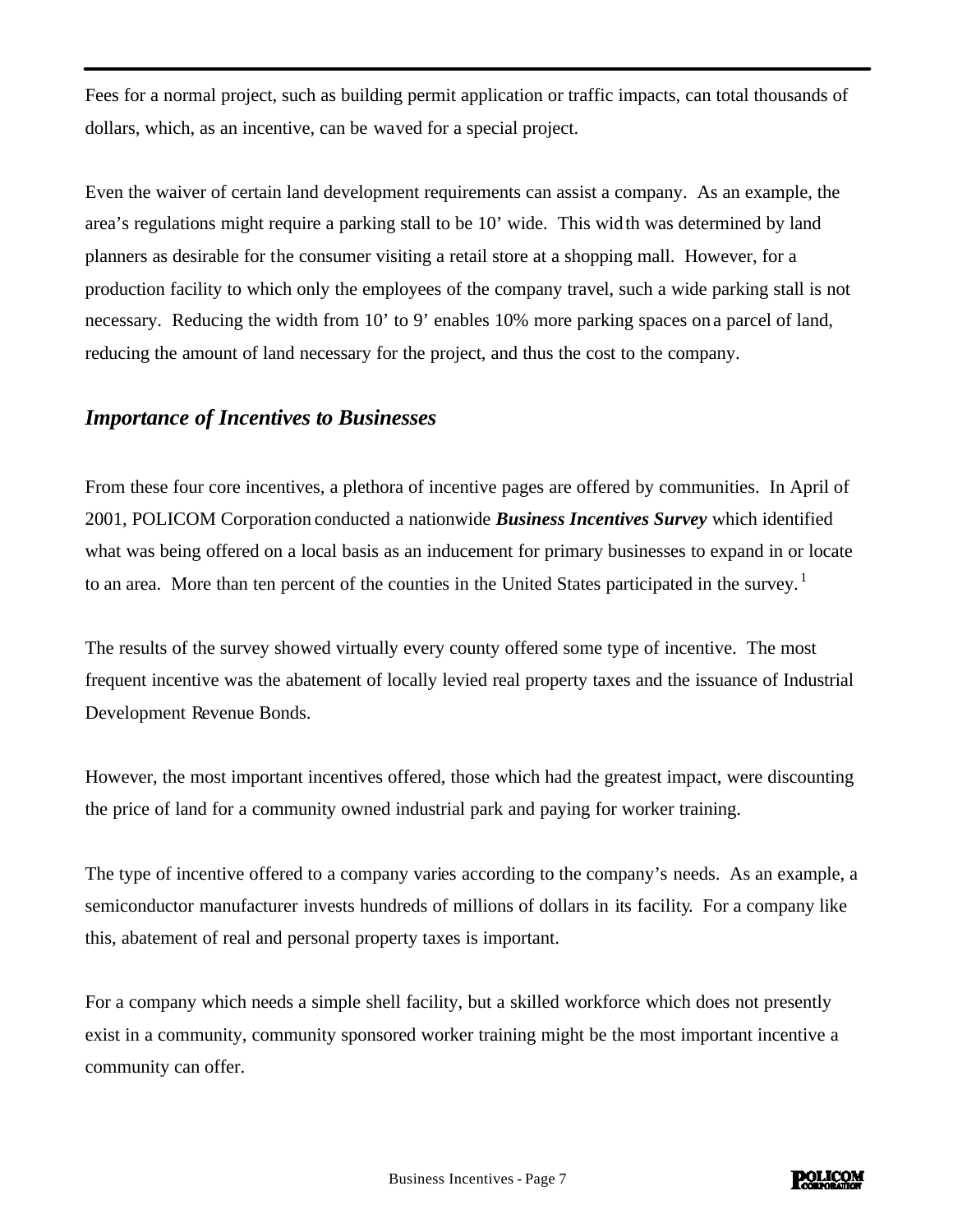Another organization might need a facility as fast a possible to meet an immediate market need. In this case, expediting the building permit process and regulatory relief could be the most important feature a community can offer.

As a result, communities need to have available a "palette" of incentives which they can use to customize a package for a specific organization.

This is not to say all contributory businesses expect and receive incentives. For many, the cost of the incentive in paperwork and delays is not worth the effort. Additionally an area might have such exceptional geographic economic assets that the assets themselves are a sufficient incentive to expand or local in an area.

However, many times a business incentive offered by a community is the determining factor for the location of a company.

#### *Why Do Communities Offer Incentives*

As previously mentioned, there are a large number of economic development organizations attempting to improve the condition of their respective local economies. Communities realize that the contributory, primary businesses, those which sell their goods or services outside the area, import most of the wealth to the area. From this wealth, almost all other economic activity occurs.

When primary businesses decline, less money flows into the area. As a result, property values, revenue to government, retail sales, and the overall standard of living all decline. If existing primary businesses do not grow, the amount of money entering the local area does not increase and the economy becomes stagnant. If the number and volume of contributory businesses increases, the overall size of the economy grows, revenue to government increases, property values improve, and the overall standard of living for the people becomes much better.

However, as a result of changes in the economic system in the United States and around the world, the number of wealth generating businesses expanding or relocating in the United States is declining. The problem, for communities all around the country, is **there are not enough of them to go around**.



<sup>&</sup>lt;sup>1</sup> The entire text of the Business Incentive Survey can be found at www.policom.com Go to Economic Development.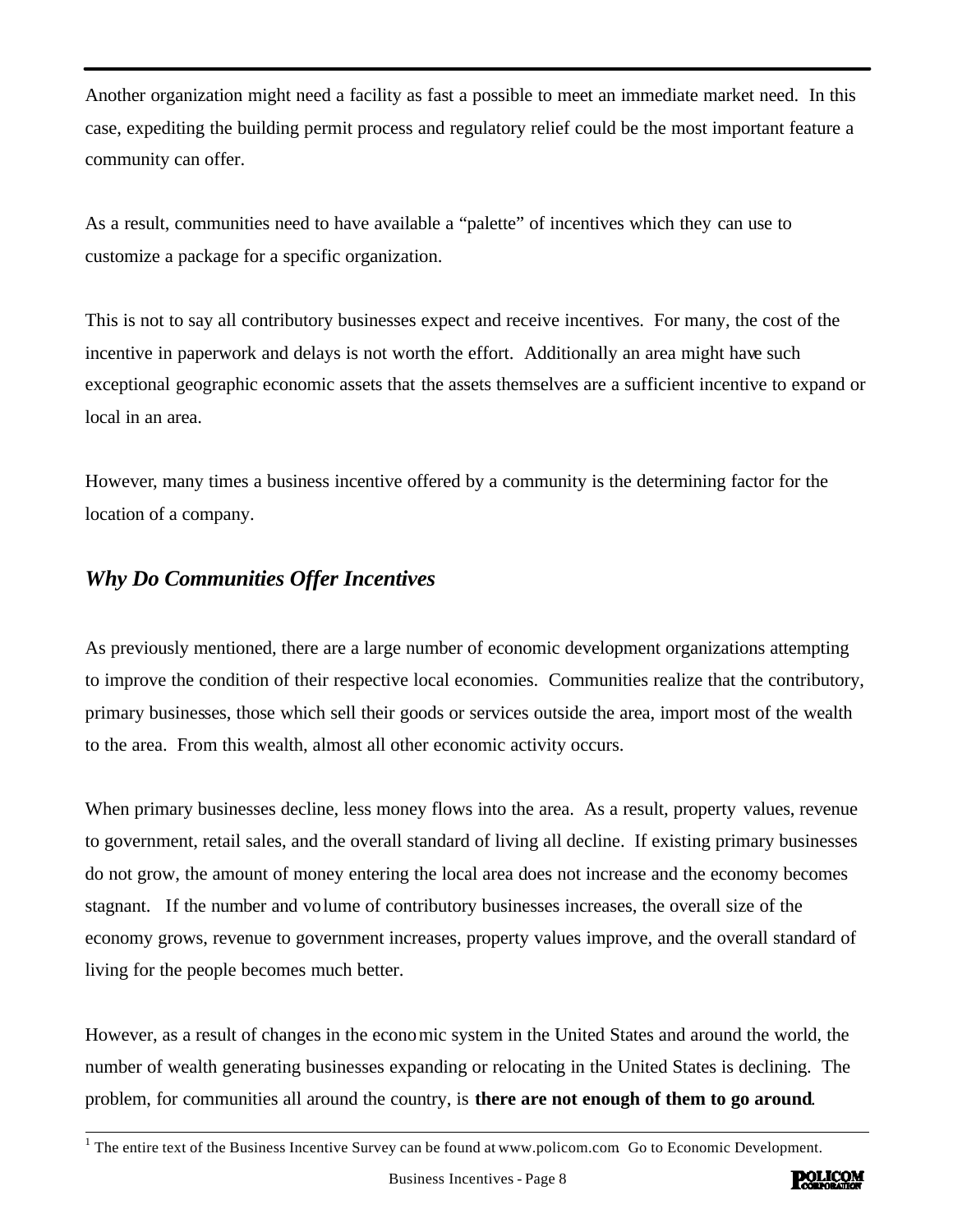So, market forces, a limited supply of companies and a large demand by communities, have fostered the creation of business incentives.

The need to offer financial inducements most of the time is determined by the condition of the local economy and the community's geographic economic assets.

If a local area is in chronic economic distress, community leaders many times will do anything they possibly can do to lure a contributory employer to the area, including giving a company a free building. Some communities, with static economies, might be located in an area which lacks transportation assets, a skilled workforce, or sufficient telecommunications capability for a company's needs. The community's incentives would be directed toward overcoming the lack of geographic assets. Even dynamic areas, with growing economies, offer incentives as the community leaders know they must continually attempt to grow or they will surely decline.

The most asked questions raised by community leaders are whether incentives are necessary and are they worth the expense. Sometimes offering incentives, government money, to a private concern can be controversial.

Offering an incentive to a company may or may not be the primary motivating factor for the relocation. This is determined on a case by case basis. Sometimes, it is indeed the principal reason. Sometimes it is a "tie-breaker" among communities seeking the same company.

Determining whether or not the financial investment made by the community is worthwhile is a much easier task, as economic impact calculations can be made relative to the company's monetary contribution to the community versus the value of the incentive.

Most importantly, however, is the fact communities are becoming very aggressive at rewarding incentives as they have become very much aware of how dependent a vast majority of the people are on the contribution primary employers make to the economy of the area.

In October of 2003, the residents of Tulsa County, Oklahoma voted to increase sales tax by 1 cent for the purpose of economic development programs. Of the revenue to be generated, \$350,000,000 is set

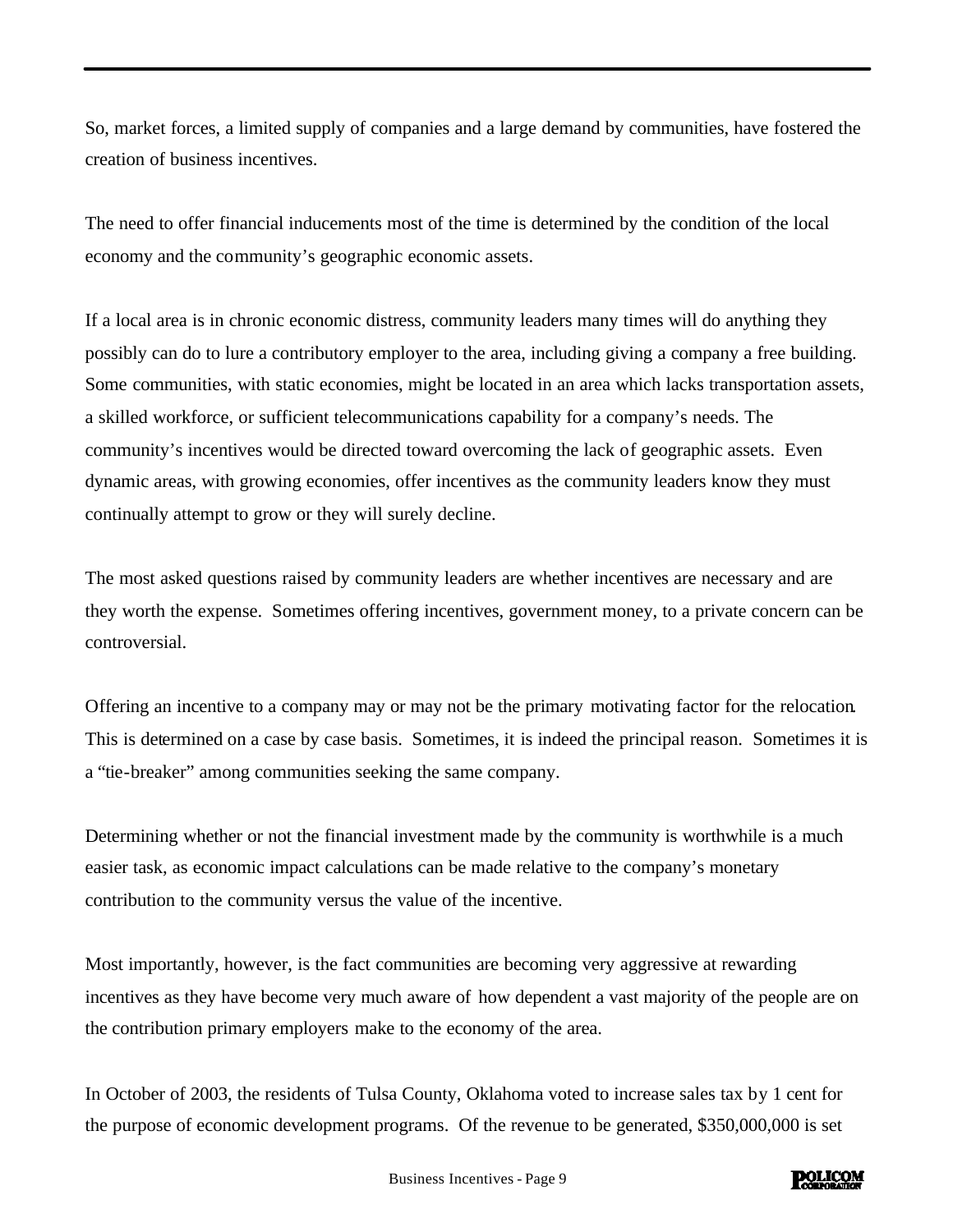aside as a cash contribution to the Boeing Aircraft Company "if" they choose Tulsa as the location for the production of Boeing's new 7E7 jetliner. Additionally, \$22 million will be given to American Airlines to expand its airline maintenance center, which presently employs 8,300 workers.

The "Jeep," in one form or another, had been manufactured in Toledo, Ohio since 1910. Some of the original buildings were still being used when the Chrysler Corporation determined in 1997 it had to have a modern facility. The company employed 4,900 people and accounted for approximately 12% of all of the City of Toledo's tax revenue.

In order to keep the production of the "jeep" in Toledo, along with its 4,900 production jobs, the State of Ohio, Lucas County, and the City combined to offer the company an incentive package worth \$224 million. This was not a cash gift but a combination of training money, property tax abatement and free land (most of the site was a former landfill, yielding no taxes), expedited permitting, and a series of state tax credits relating to "Brownfield" redevelopment.

Annualized over the 20 year term of the abatement, the incentive is equivalent to approximately \$10 million per year.

As a result, Chrysler constructed a \$1.2 billion facility and presently manufactures the Liberty and Wrangler in the City.

Had Jeep left the community, more than 10,000 jobs and a \$1 billion in economic activity would have been lost, both population and property values would have declined, and revenue to all levels of government would have been severely impacted.

#### *Should Pinellas County Offer Incentives?*

At the present time, the Pinellas County economy is not in distress, like that of Toledo, Ohio. However, as a result of reaching build-out in the future, the economy will decline.

In order to prevent decline and to continue to improve the quality of the economy, new, high-wage contributory jobs must be created.

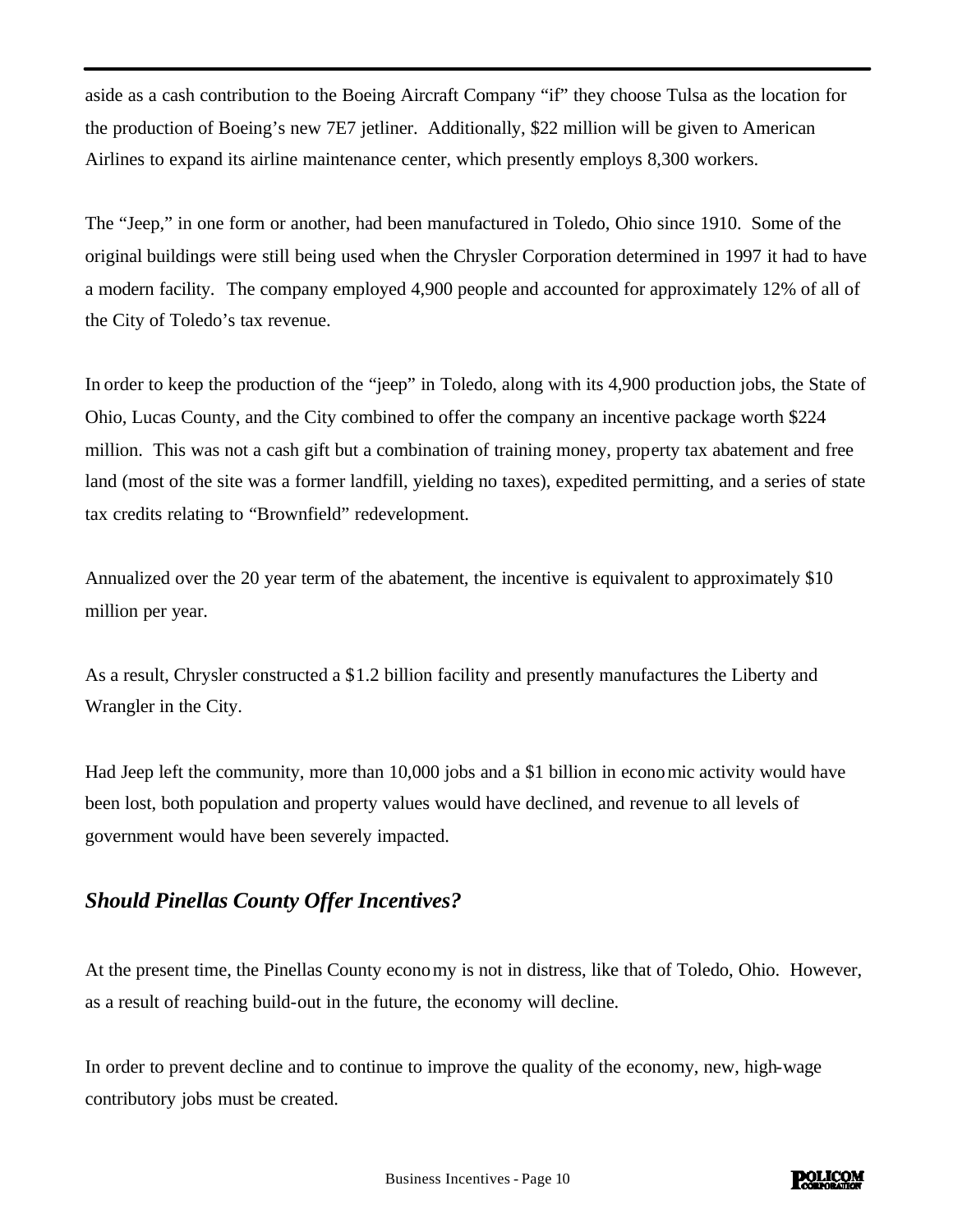The Target Industry Study has identified the business sectors which, if the expand in or locate to the area, will achieve this goal. The list includes rapidly growing, high technology, high paying businesses. **They are the most desirable and most coveted business types by communities across the United States.** As a result, they are routinely offered incentives by communities.

In order to compete for these companies, Pinellas County should give serious consideration to developing an array of incentive packages, which if needed, can be offered to businesses which are being targeted.

This is not to say the area will automatically award incentives to every company.

An incentive qualifying matrix is being developed which scores the benefit to the community versus the cost to the community for each project. From this scoring system, a decision can be made as to the amount and type of incentive which can and should be offered to a company, if the company desires an incentive.

Given the nature of the economy, the shortage of available real estate in the future, the sophistication of the companies being targeted, the following should be considered in developing this scoring matrix:

- 1. What percentage of the payroll of the company is contributory in nature?
- 2. What percentage of the area average wage will the business pay?
- 3. How many workers per square foot of building?
- 4. How many workers per acre of land?
- 5. Capital investment per acre?
- 6. What is the anticipated real and personal property tax throw-off per acre?
- 7. What is the number of new jobs to be created by existing companies in the county or new companies which will have to locate to the county which will be **direct suppliers** to this business?
- 8. What is the anticipated wage to be paid by the workers employed by supplier companies?
- 9. Does the project qualify for "bonus points?" Additional points can be awarded to a company which retrofits an existing facility or locates in a distressed area.